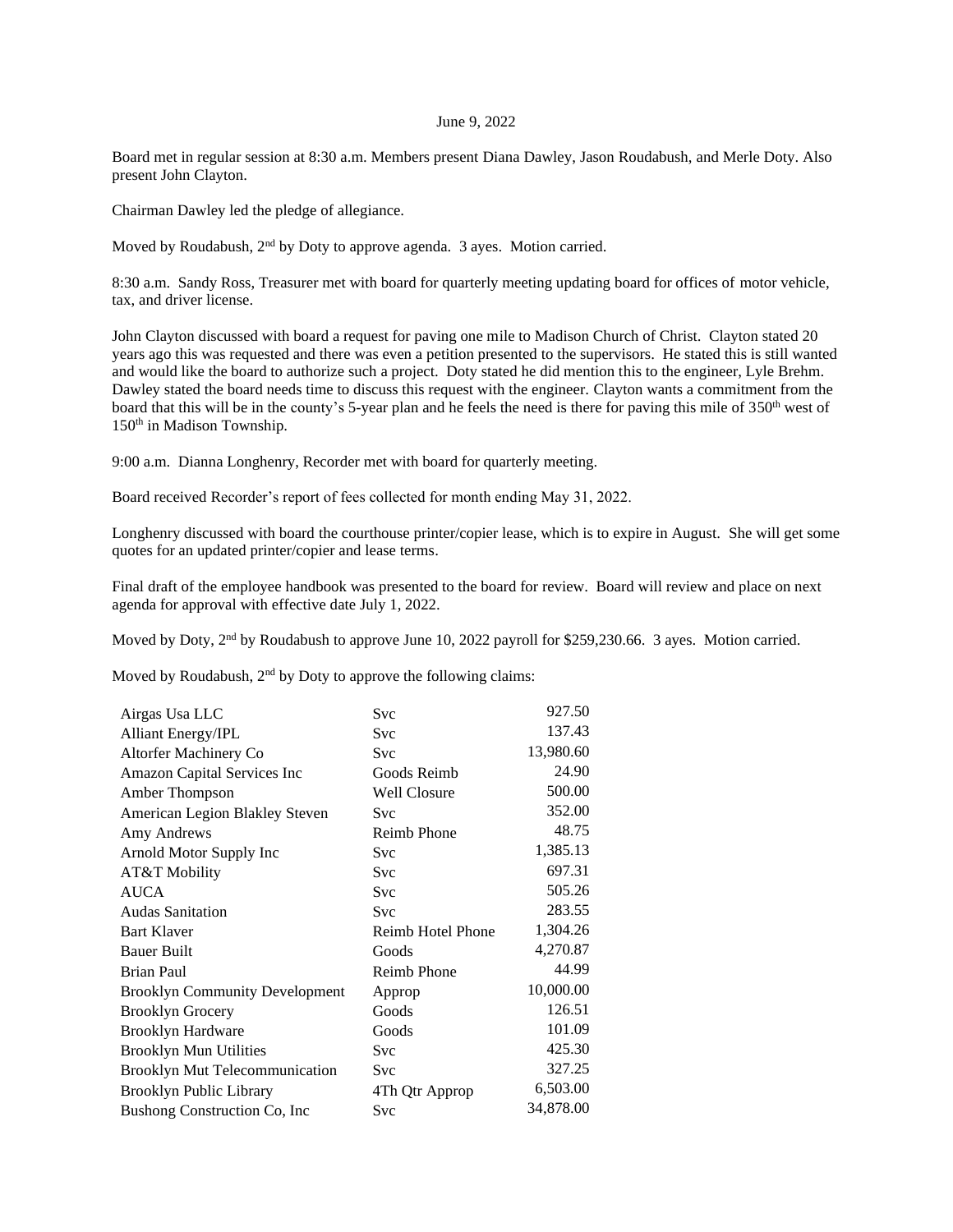| <b>Business Card</b>                       | Svc                   | 576.12    |
|--------------------------------------------|-----------------------|-----------|
| Calhoun-Burns & Assoc Inc                  | Svc                   | 9,195.80  |
| <b>Cathy Buck</b>                          | Svc                   | 170.00    |
| <b>Central IA Distributing</b>             | Svc                   | 282.00    |
| <b>Central Iowa Detention Ctr</b>          | Svc                   | 1,612.32  |
| Chemsearch                                 | Goods                 | 434.95    |
| Cintas Corporation                         | Goods                 | 289.21    |
| CJ Cooper & Associates Inc                 | Svc                   | 240.00    |
| <b>Cott Systems</b>                        | Svc                   | 150.00    |
| DA Davidson & Co                           | <b>Svc</b>            | 1,000.00  |
| Daniel Shreur                              | <b>Reimb Supplies</b> | 64.15     |
| David D Menninga                           | <b>Reimb Supplies</b> | 1,113.52  |
| Dawn Disney-Bruggeman                      | Mil/Contract          | 2,416.41  |
| Deep River City Of                         | Svc                   | 63.55     |
| Dejong Door Service, Inc                   | Svc                   | 310.00    |
| Des Moines Register                        | Svc                   | 461.55    |
| Douds Stone LLC                            | <b>Svc</b>            | 8,383.91  |
| <b>Drake Community Library</b>             | 4Th Qtr Approp        | 6,503.00  |
| East Pow County Ambulance                  | 4Th Qtr Approp        | 12,500.00 |
| Ed Kline                                   | <b>Reimb Supplies</b> | 39.95     |
| Electrical Engineering & Equip             | <b>Svc</b>            | 370.00    |
| Ellipsis                                   | Svc                   | 186.60    |
| <b>Environmental Control Solutions Inc</b> | <b>Svc</b>            | 2,490.00  |
| Evan Wadham                                | Well Closure          | 500.00    |
| <b>Fastenal Company</b>                    | Goods                 | 657.97    |
| <b>Future Line Truck Equipment</b>         | Goods                 | 721.42    |
| Galls Inc                                  | <b>Svc</b>            | 500.41    |
| <b>Galyn Nook</b>                          | <b>Reimb Phone</b>    | 34.85     |
| <b>Gatr Truck Center</b>                   | Goods                 | 872.10    |
| Gordon Flesch Company Inc                  | Svc                   | 387.15    |
| Grimes Asphalt & Paving Corp               | <b>Svc</b>            | 1,877.56  |
| Grinnell City Of                           | Svc                   | 158.66    |
| <b>Grinnell Firestone Store</b>            | Svc                   | 27.68     |
| Grinnell Herald Register                   | Svc                   | 368.39    |
| Grout Scouts, Inc.                         | Svc                   | 12,616.00 |
| H & J Fertilizer Inc                       | Goods                 | 6,449.60  |
| Harley James Hartman                       | Svc                   | 300.00    |
| Headsets Direct Inc                        | Goods                 | 1,124.70  |
| <b>Heartland Coop</b>                      | Goods                 | 3,321.25  |
| Helmuth Repair                             | Goods                 | 7,465.12  |
| Hickenbottom Inc                           | Svc                   | 177.72    |
|                                            |                       | 2,896.00  |
| Hi-Viz Safety By Midwest Patch             | Svc                   | 541.19    |
| Hometown Hardware                          | Goods                 | 405.83    |
| Housby Mack Inc                            | Goods                 | 5,617.75  |
| Hy-Vee Store Inc                           | Svc                   | 50.00     |
| <b>ICIT</b>                                | Svc                   | 975.00    |
| <b>IICA</b>                                | Svc                   | 32,232.00 |
| Illowa Culvert & Supply                    | Svc                   |           |
| <b>Infomax</b>                             | Svc                   | 1,330.84  |
| <b>Inland Truck Parts Co</b>               | Goods                 | 691.16    |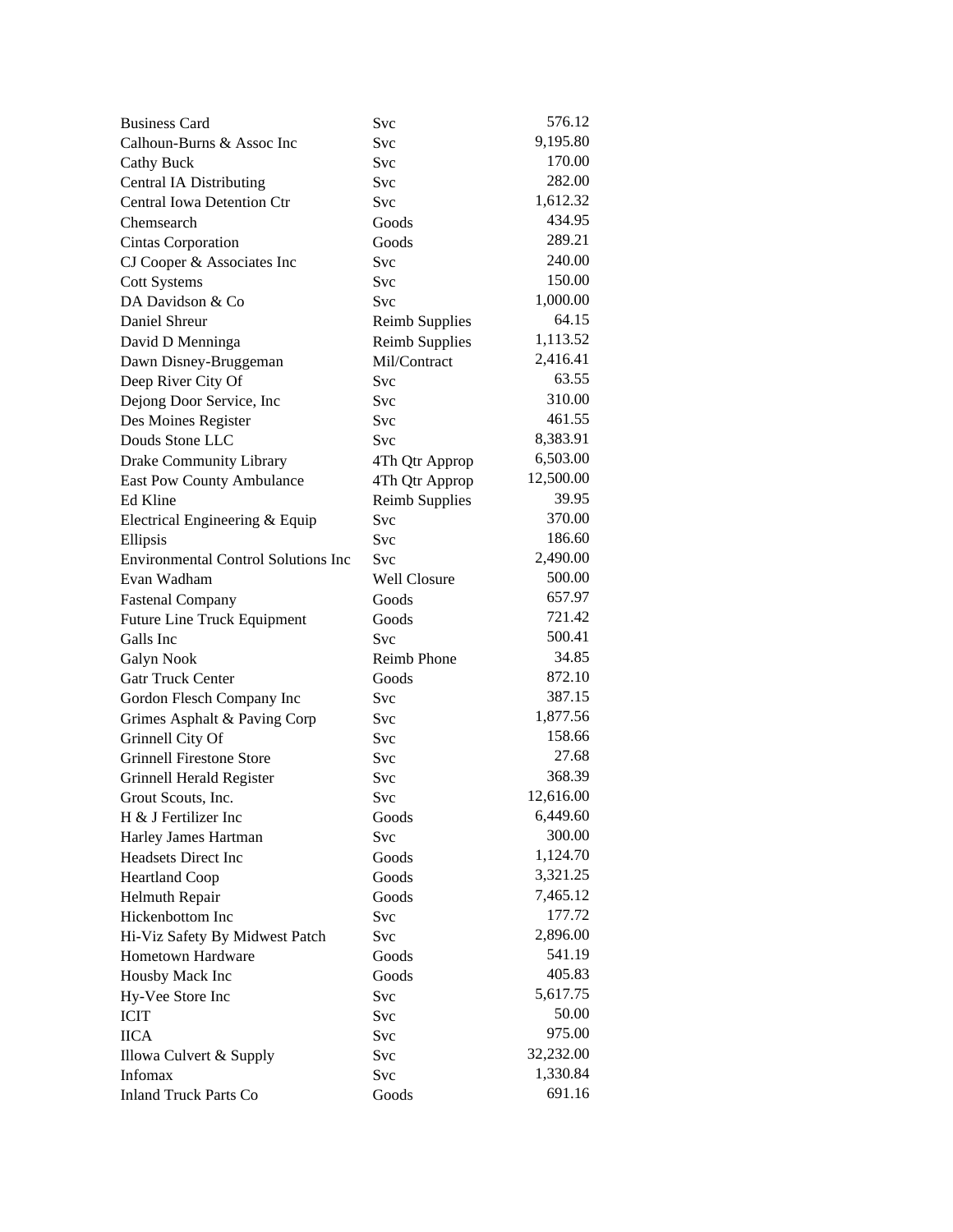| Iowa City VA Volunteer Svcs                         | Svc             | 282.00     |
|-----------------------------------------------------|-----------------|------------|
| <b>Iowa County Attorneys Assn</b>                   | <b>Svc</b>      | 370.00     |
| Iowa County Attorneys Case                          | <b>Svc</b>      | 6,000.00   |
| <b>Iowa Law Enforcement Academy</b>                 | Svc             | 425.00     |
| <b>Iowa Radiology</b>                               | <b>Svc</b>      | 165.00     |
| Iowa Secretary Of State                             | Svc             | 1,816.67   |
| <b>Iowa's County Conservation Sys</b>               | <b>Svc</b>      | 1,500.00   |
| IP Pathways                                         | Svc             | 198.77     |
| <b>ISCTA</b>                                        | <b>Svc</b>      | 250.00     |
| Jasper County Auditor                               | Svc             | 50.00      |
| Jensen Heating & AC Inc                             | Svc             | 373.00     |
| JJ Nichting Company Inc                             | Svc             | 8,831.14   |
| John Deere Financial                                | Svc             | 2,057.32   |
| Julie Hendricks DDS                                 | Svc             | 407.00     |
| Keystone Laboratories                               | Svc             | 123.50     |
| Lawson Products, Inc                                | Goods           | 384.22     |
| <b>Legal Support Services LC</b>                    | <b>Svc</b>      | 165.00     |
| Lexipol LLC                                         | Svc             | 6,278.66   |
| Lowry Equipment Inc                                 | Goods           | 340.69     |
| Mahaska Communication Group                         | Svc             | 130.68     |
| <b>Manatts</b> Inc                                  | Goods           | 2,406.04   |
| Mark Vavroch                                        | Reimb Goods     | 440.61     |
| Martin Marietta Materials                           | Goods           | 128,935.25 |
| <b>Marty Block</b>                                  | Svc             | 400.00     |
| Matt Parrott/Storey Kenworthy                       | Goods           | 197.85     |
| Melissa Eilander                                    | Mil/Reimb Goods | 114.11     |
| Microbac Laboratories Inc                           | Svc             | 61.75      |
| Mid American Energy                                 | Svc             | 2,341.73   |
| Mid States Organized Crime Ctr                      | Svc             | 150.00     |
| Montezuma Ambulance Svc                             | 4Th Qtr Approp  | 12,500.00  |
| Montezuma Public Library                            | 4Th Qtr Approp  | 6,503.00   |
| Montezuma State Bank                                | Svc             | 76.80      |
| Napa Auto Parts                                     | Goods           | 402.72     |
| New Century F.S. Inc                                | <b>Svc</b>      | 3,341.15   |
| <b>ODP Business Solutions</b>                       | Goods           | 237.44     |
|                                                     | Goods           | 319.64     |
| Office Express<br>Ohalloran International Inc       | Goods           | 770.86     |
|                                                     |                 | 38.25      |
| Owens King Co                                       | Svc             | 5,496.46   |
| <b>Pitney Bowes</b><br>Postmaster/Us Postal Service | <b>Svc</b>      | 718.00     |
|                                                     | Svc             | 6,673.41   |
| Pow Co Employee Health Plan Tr                      | Svc             | 6,250.00   |
| Poweshiek County 4-H                                | 4Th Qtr Approp  | 1,120.31   |
| Poweshiek County Auditor                            | Svc             | 111.00     |
| Poweshiek Water Assn                                | Svc             | 65.63      |
| Premier Office Equip/Rk Dixon                       | Svc             |            |
| <b>Quill Corporation</b>                            | Goods           | 226.96     |
| <b>Richard F Hansen</b>                             | Svc             | 1,023.58   |
| Ricoh Usa                                           | Svc             | 393.75     |
| Robert Wilhelm                                      | Reimb Phone     | 75.83      |
| Rockford Rigging Inc                                | Goods           | 461.14     |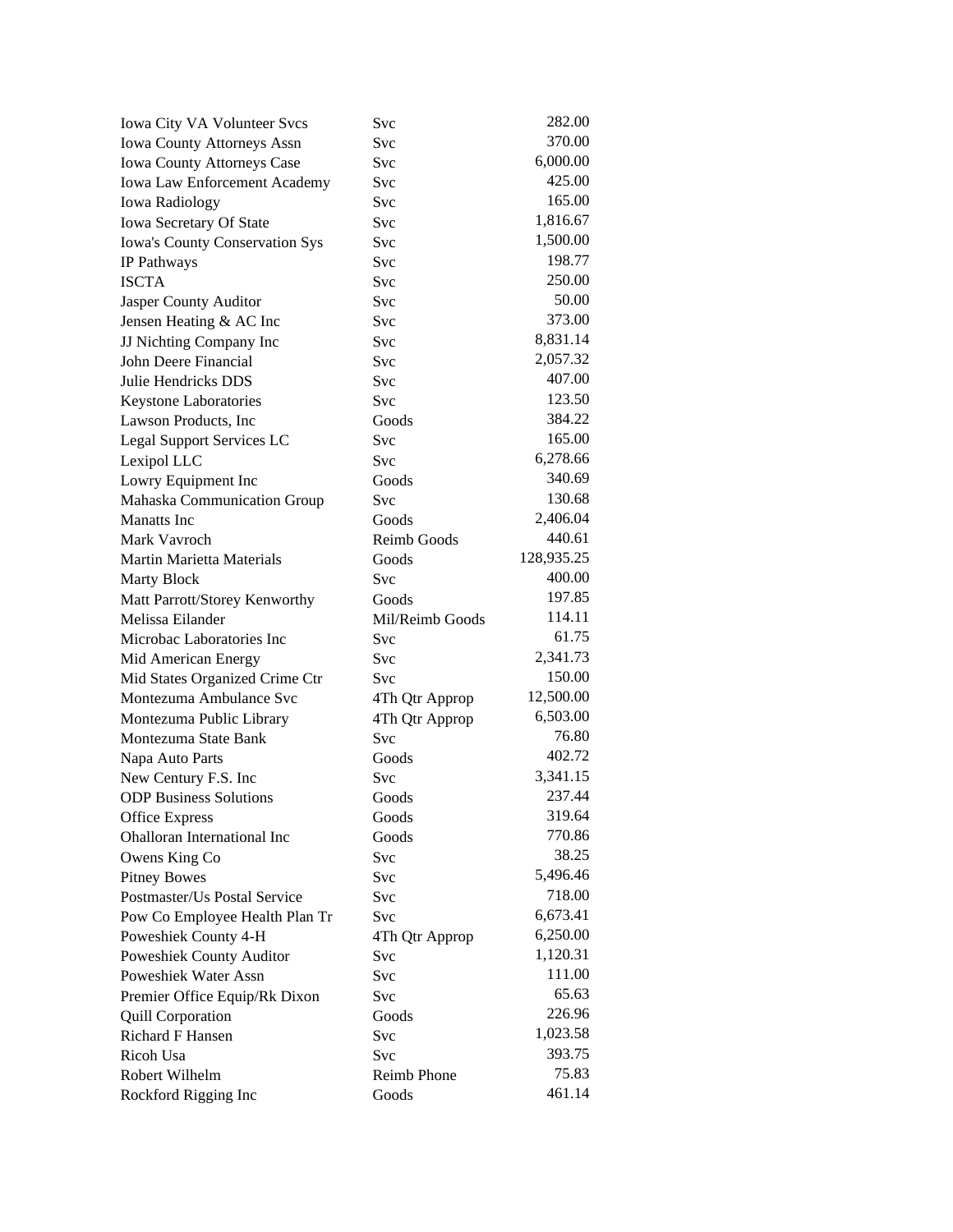| Rockmount Research & Alloys, Inc | Goods              | 753.46      |
|----------------------------------|--------------------|-------------|
| Royal Arms International Inc     | Svc                | 618.00      |
| RP Lumber Company Inc            | Goods              | 31.74       |
| <b>RTS</b>                       | Goods              | 3,569.94    |
| Russ Schuck                      | Mil/Reimb Postage  | 23.16       |
| <b>Russell Hughes</b>            | Svc                | 550.00      |
| Sadler Power Train               | Svc                | 1,071.55    |
| Schneider Corporation            | Svc                | 17,188.00   |
| <b>SCISWA</b>                    | Goods              | 622.85      |
| Searsboro Telephone Co           | Svc                | 450.00      |
| Secretary Of State               | Svc                | 120.00      |
| Sinclair Napa                    | Goods              | 883.63      |
| Snap On Tools                    | Goods              | 32.50       |
| <b>Story County Auditor</b>      | Fund 10 Approx Bal | 330, 378.63 |
| <b>Swanson Services Corp</b>     | Svc                | 621.67      |
| Tama County Highway Dept         | Svc                | 27,263.68   |
| <b>Tanner Hoffstetter</b>        | Svc                | 1,035.71    |
| The Depot Express                | Svc                | 3,505.77    |
| The Record                       | Svc                | 712.18      |
| Tifco Industries, Inc.           | Goods              | 122.78      |
| Tom Ogle                         | Well Closure       | 500.00      |
| Tompkins Industries, Inc.        | Goods              | 49.42       |
| <b>Total Choice Shipping</b>     | Svc                | 37.95       |
| <b>United States Cellular</b>    | Svc                | 513.24      |
| <b>US Bank Equipment Finance</b> | Svc                | 999.31      |
| Vanguard Appraisals              | Svc                | 13,213.80   |
| Vannoy Chevrolet Co              | Svc                | 2,210.97    |
| Verizon                          | Svc                | 360.15      |
| Verizon Connect Nwf Inc          | Svc                | 1,262.82    |
| <b>Verizon Wireless</b>          | Svc                | 50.00       |
| Victor Oil, Inc.                 | Goods              | 2,282.62    |
| <b>VISA</b>                      | Svc                | 129.95      |
| West Payment Center              | Svc                | 343.41      |
| Wex Bank                         | Svc                | 4,224.60    |
| Windstream                       | Svc                | 4,314.70    |
| Winegarden Hardware Inc          | Svc                | 421.21      |
| Ziegler Inc                      | Svc                | 1,490.27    |

3 ayes. Motion carried.

Moved by Doty, 2<sup>nd</sup> by Roudabush to approve June 2, 2022 board minutes. 3 ayes. Motion carried.

Moved by Doty, 2<sup>nd</sup> by Roudabush to approve the following fireworks display permits:

• Holiday Lake Owners Association, Inc. for display at Holiday Lake Dam on Saturday, July 2, 2022 at dusk

• Lake Ponderosa Association for display at Lake Ponderosa causeway on Saturday, July 2, 2022 at dusk. 3 ayes. Motion carried.

10:00 a.m. Lyle Brehm, Engineer and D.J. Hendrix, Assistant to the Engineer joined the meeting. Brehm wanted to introduce new employee D.J. Hendrix to the board. D.J. started with the county on June 6, 2022.